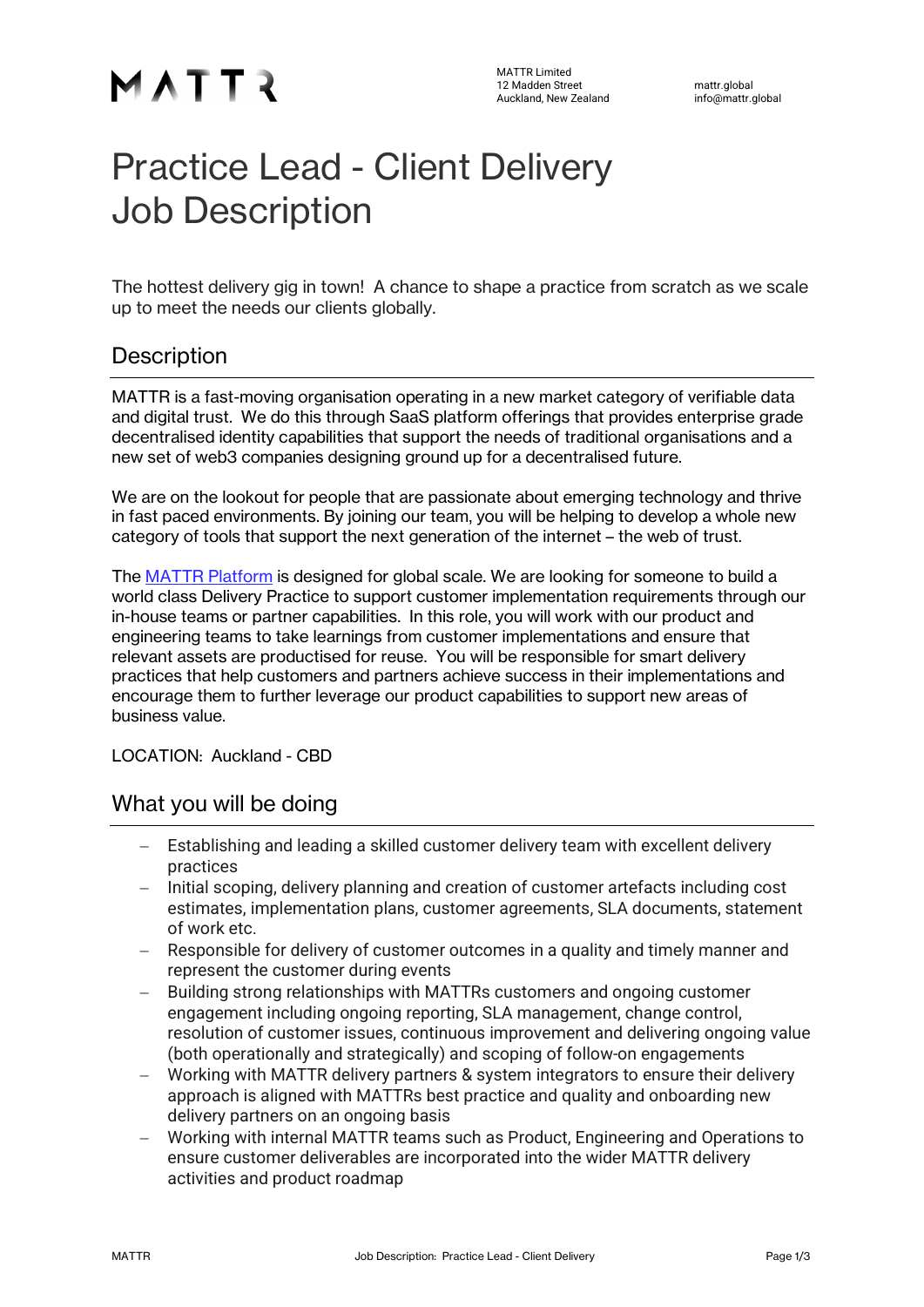- Developing views of current and future deliverables across all MATTR customers to ensure visibility of resource requirements, product roadmap dependencies, delivery dependencies and risks to the wider MATTR stakeholders
- Providing regular stakeholder reporting across all customer delivery activities including information on cost, deliverables, timeline, risk, resourcing needs and operational health
- Participate in pre-sales, bid management and responding to RFPs and working with customers to extend their use of our product, creating new business value for customers and new opportunities for MATTR to showcase our technology.

#### What are the skills and requirements needed?

- Experienced Leader with a track record in successfully delivering technology services and capabilities in government, large global organisations or enterprise customers
- Ability to operate at a senior leadership level, you will probably be "scaling down" from your current position with a view to "scaling up" as MATTR grows
- Ability to "look around corners" and anticipate problems and challenges before they occur
- You will have a mixture of old school project management, and service delivery approaches coupled with Agile ways of working with the ability to reconcile sprint-based plans with overall customer delivery outcomes
- Strong business and commercial acumen
- Excellent customer and stakeholder management skills and experience building meaningful, collaborative relationships across all levels of the business.
- Flexibility to adjust to multiple demands, shifting priorities, ambiguity and rapid change
- Great written and verbal communication, organisational, multitasking skills and will be extremely strong in story telling
- Ability to adapt to new technologies and learn quickly, you will have enough technical understanding to be able to articulate business solutions whilst understanding the underlying technology
- Have a natural attention to detail and be ever mindful of how your artefacts will be consumed and understood by customers and internal people
- Ability to cope with very high peak workloads, short deadlines and significant pressure and manage priorities and maintain engagement across a number of projects at various lifecycle phases
- Given the global nature of MATTRs business be flexible in working hours with ability to participate in morning or evening calls with overseas clients in different time zones (when required)
- Ability work and team effectively with clients, team members and partners across geographies as we grow and scale, including the ability to understand and integrate cultural differences and lead virtual cross-cultural, cross-border teams
- You might have experience in start-up environments, or alternatively you might have worked in a mature product organisation. Equally you might have a completely different background and be looking to make a switch. Whatever your background, you will be able to demonstrate relevant experience and/or a portfolio of interesting work that can showcase your capabilities.